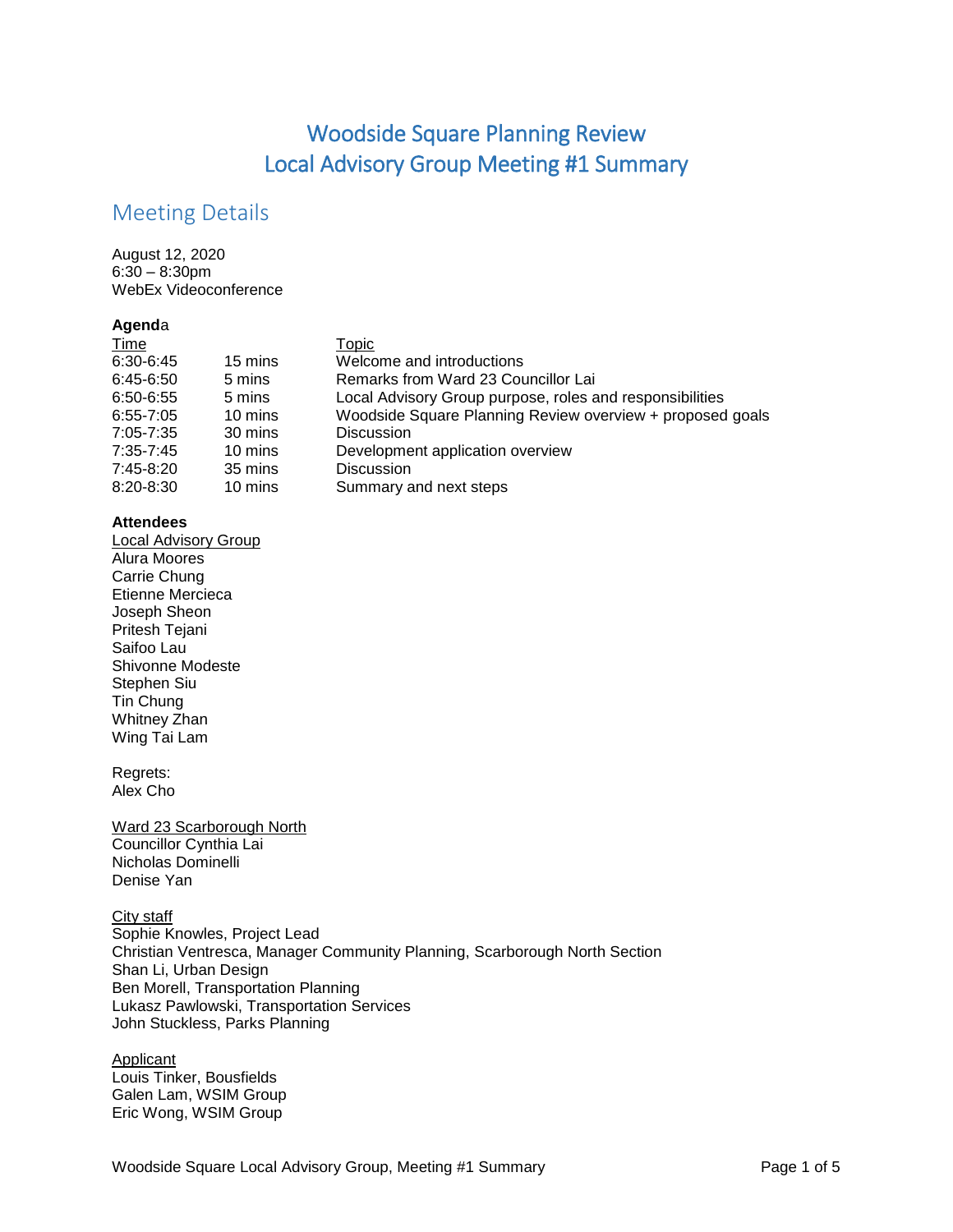# Overview

The Local Advisory Group (LAG) was formed to provide city staff with feedback, guidance and advice and to ensure that the opinions and ideas of local community members are included in the planning review process. The group membership is composed of 12 volunteer residents, local business owners and employees, and representatives of non-profit community organizations, including a local residents association and a non-profit seniors housing provider. This was the first of three meetings scheduled to take place at key junctures in the Woodside Square Planning Review.

This first meeting focused on the Woodside Square Planning Review process and proposed goals as well as discussions on how well the current development proposal is responding to these goals. Local Advisory Group members generally supported the proposed Planning Review goals. Transportation and community services and facilities emerged as areas of particular focus for the group. LAG members were amenable to introducing residential uses and additional density to the site, with the primary caveats that the community be provided the opportunity to identify what community services and facilities are needed on site to serve the existing communities and future residents and that transportation concerns be addressed. Other discussion topics included sustainable design, public realm and adequate outdoor recreation and amenity areas, proposed density, affordable housing, phasing and construction impacts, partnership opportunities, and the relationship between the Planning Review and the Development Application.

# Feedback Themes

### *Transportation: Safety, Congestion and Parking*

The group expressed that transportation infrastructure should be addressed simultaneously with development. If we are planning for a much denser neighborhood, we must provide adequate, safe avenues of travel to accommodate the additional people.

Members highlighted the existing safety issues facing pedestrians and cyclists in and around the site and asked about how the Planning Review will aaddress these issues. Particular concern was raised for pedestrians, especially children, high school students, and seniors who frequent the mall.

The group offered transportation solutions, including improving express or dedicated bus service along McCowan Road and Finch Avenue East and introducing bike lanes so that people can include cycling as a safe choice. Brimwood Junior Public School has been advocating for a crossing guard at the intersection of Brimwood Boulevard and Sandhurst Circle. It was also suggested that traffic modification around schools (e.g. no right turns on red lights during school starting and ending hours) should be considered. It was noted that streetscape design and landscaping should consider pedestrian safety (e.g. greenery should not block sight lines).

Members also raised concerns about increased car use that would accompany potential redevelopment and the impacts that additional vehicle trips would have on the road network. Turning into the mall from McCowan Road is already difficult due to the existing traffic volume. Members also expressed concerns about the increased demand on already congested bus routes.

Members questioned whether the proposed parking available for commercial uses would be sufficient, particularly given the entertainment uses (banquet facility and cinema) on the site which can draw large crowds. As an example, Casa Deluz Banquet Hall has a seating capacity of over 500. It will be important to account for the parking needs of both the existing users of the site as well as the proposed new residents, visitors, and commercial uses.

It is important to consider the people who comprise this neighbourhood before making assumptions about transportation choices and parking demand. The community includes many people with lower incomes who drive for services and amenities and rely on the mall parking. People with lower incomes are unlikely to take taxis or rideshare (e.g. Uber). To be more accessible to people of all financial means, the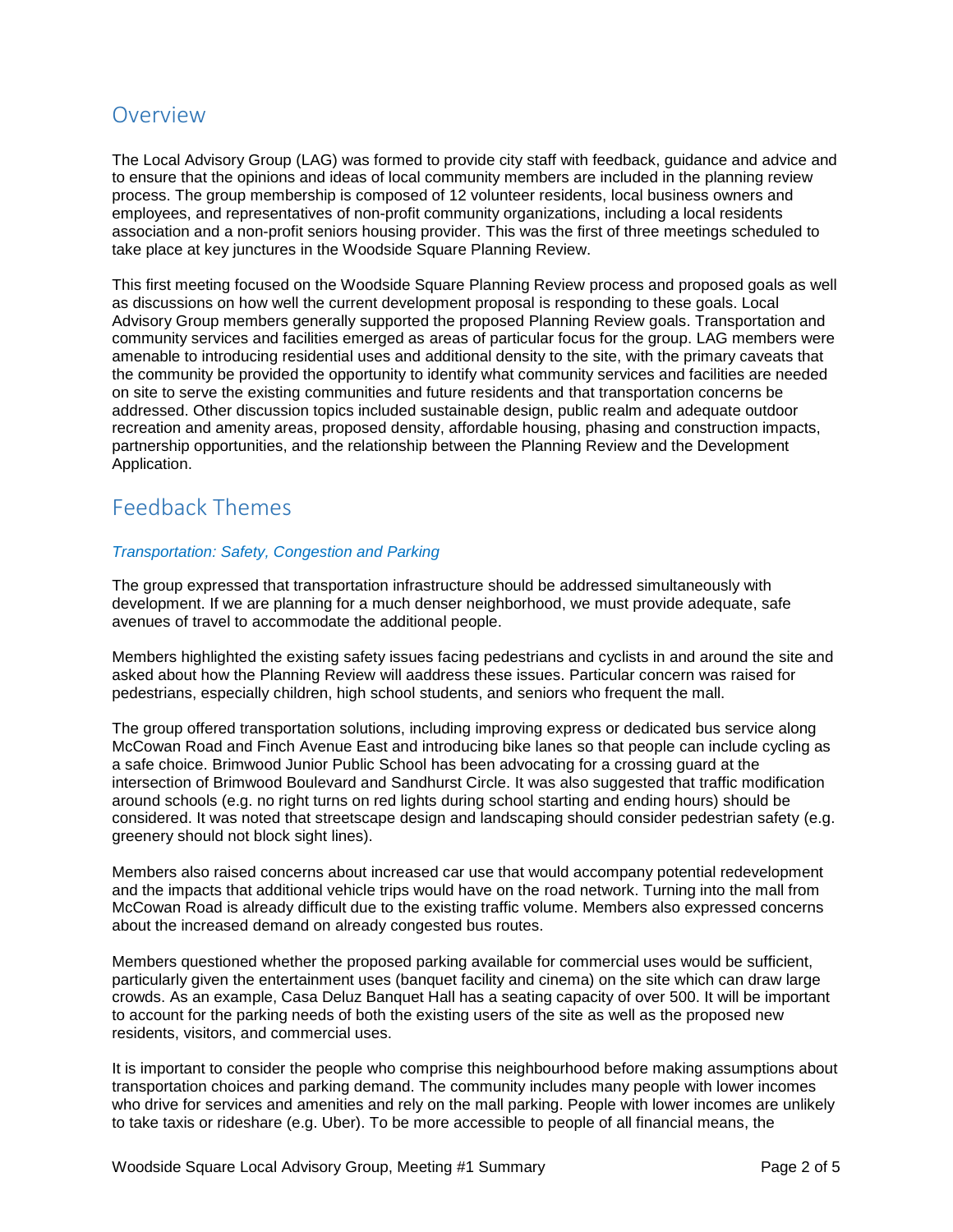proposed development should allow people to conveniently and safely walk and cycle to services and amenities.

Staff response: It is important to hear community feedback on these issues, as it is very early and staff are studying these issues. A Transportation Impact Study was submitted as part of the application which staff are reviewing. Recommendations for transportation improvements are expected to come out of the planning review, and could include changes to the proposed development and improvements to the street network (such as traffic signals, new public streets, dedicated cycling infrastructure, pedestrian improvements, etc.). City policy direction encourages future developments to be more multi-modal in order to serve the needs of all transportation network users. There are planned improvements to provide dedicated bus lanes along Finch Avenue East and McCowan Road, which are planned irrespective of development at Woodside Square. Improvements to cycling infrastructure within and around the site will be important to making cycling a safe option.

#### *Planning for People: Community Services and Facilities*

The group expressed that provision of additional community services and facilities as part of redevelopment was essential to their support for the development. Members expressed desire for a livable space and a complete community where people can access as much as possible from close at s hand. It is imperative that community services and facilities be provided in order to create a thriving, holistic neighbourhood. Time should be taken to understand what services and amenities people in the community want.

There is already a lack of some services and community facilities in the area, such as recreation facilities, affordable meeting spaces for groups, and physical and mental health supports, so incorporating such services and facilities as part of any potential redevelopment on the mall lands is of critical importance. Many of the events for seniors at the Milliken Park Community Centre as well as local swim programs are already at capacity.

A member who works with young people noted that the community lacks mental health supports or crisis support for children and youth. Markham Stouffville Hospital is the closest location for youth mental health crisis care. There are multiple schools around the community with many students, and having resources and supports in place would be quite beneficial.

Members were interested in understanding what demographics might be expected to live in the proposed development and noted their interest in the new development providing amenities for children, families and seniors in particular. Providing recreation amenities with a focus on youth and younger demographics will help entice families to stay in the community rather than move elsewhere, like Markham. The mall is also used by many seniors, and it is important to consider seniors' service and recreation needs as part of any new development.

Some ideas offered for programming that could be provided in conjunction with new community services and facilities included safe biking programs for all ages, development programs for children and youth such as cooking and gardening classes, community engagement and social improvement programs, such as community cleanups and tree planting, cultural events for inclusive celebration of all cultures and heritages in the Agincourt North community, seniors' engagement programs or Big Brothers Big Sisterstype programs, and active social programs to promote safer communities and inclusivity (e.g. active against gun violence, active against racism, etc.).

Members noted that there are existing community services inside the mall, including the public library and the Centre for Immigrant and Community Services and asked how we can ensure that these services remain in the community long-term. Members were also interested in allowing Tai Chi activities to continue at the mall.

A question was asked about whether local schools have capacity to accommodate the estimated number of new students. Staff advised that this question is being investigated as part of the application review process. The application has been circulated to all school boards. Toronto Catholic School Board has indicated that there is sufficient capacity at local elementary schools, but that the local Catholic secondary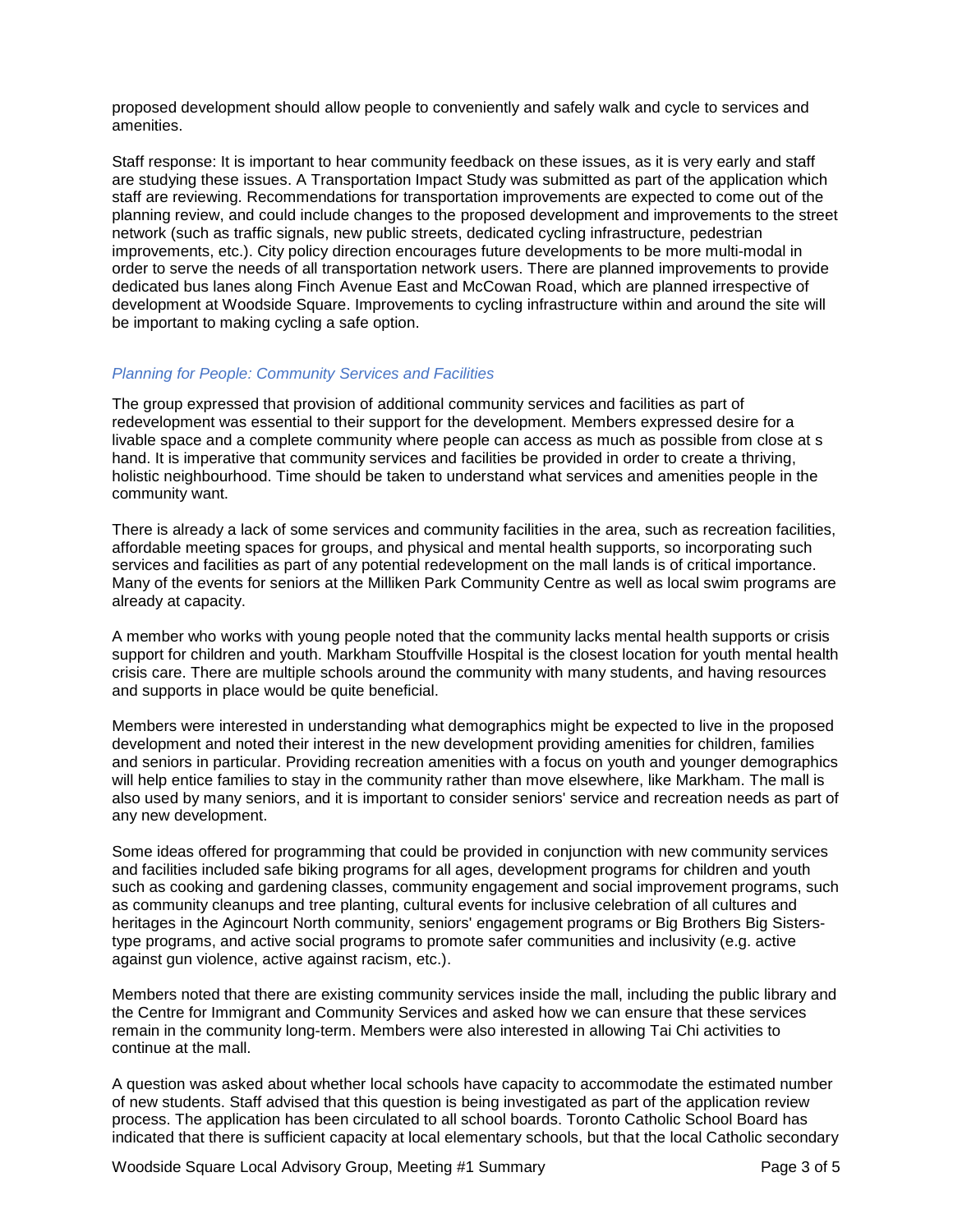schools are at capacity. The Toronto District School Board has not responded yet. One member who is the principal of Brimwood Boulevard Junior Public School advised that his school has capacity to welcome some additional students.

#### *Quality and Adequate Provision of Public Realm and Outdoor Amenity Areas*

Members were also interested in the provision of outdoor amenity spaces and the quality of the environments in the proposed Privately-Owned Publicly Accessible Spaces (POPS). One member questioned whether the amount of outdoor amenity space would be sufficient, especially given the current reality of COVID-19. Sufficient space for active outdoor recreation and fitness activities should be provided, such as tennis courts, mini soccer, outdoor yoga and Tai Chi programs. It was noted that local students would benefit from additional greenspaces where they could branch out. One member raised concerns that the proposed outdoor amenity area and POPS near McCowan Road and Finch Avenue East could be noisy due to the busy roadways, and that the acoustics of this space should be studied.

Staff response: Usually two metres of outdoor amenity space per residential unit is required for new developments, so we would like to see more. Staff will be seeking out the greatest amount of public parkland conveyance that is permitted by City policy in order to provide a healthy and safe environment. The current plans do not show parkland, but staff will be providing comments seeking out the greatest amount of park space possible.

#### *Density*

Some members questioned whether the proposed heights and densities could be appropriately accommodated on the site. Some members raised concerns about the impact of the proposed building heights on adjacent low-rise dwellings. The new development should not take away from the quality of life of those living in the surrounding areas.

#### *Sustainable Design*

Members were also interested in the environmental impacts of the development and advocated for the inclusion of environmentally-friendly design measures such as using permeable surfaces rather than hard surfaces in order to assist with stormwater management. One member raised a concern about how the proposed development could negatively impact air quality due to the introduction of additional vehicles and asked whether an air quality study would be completed.

Staff response: Large sites present an opportunity to implement sustainable design measures, and staff will strongly encourage the applicant to implement sustainable design strategies. Encouraging fewer vehicle trips can help to decrease emissions. There is no air quality study done for this type of development; however, the Toronto Green Standards encourage the use of low emitting fuel efficient vehicles and reduction in vehicle trips through strategies like providing better active transportation options and encouraging carpooling in order to reduce emissions. New developments are required to provide electric vehicle supply equipment for 20 percent of new parking spaces, with the remainder of the spaces designed to permit the installation of future electric vehicle supply equipment.

#### *Affordable Housing*

One member was interested in affordable housing as part of a complete community, and asked about whether the affordable housing component would be "deeply affordable".

Staff response: The Official Plan doesn't define whether "deeply affordable" housing is required, but just that affordable housing is required as part of the development of large sites, and it can be anywhere on the spectrum.